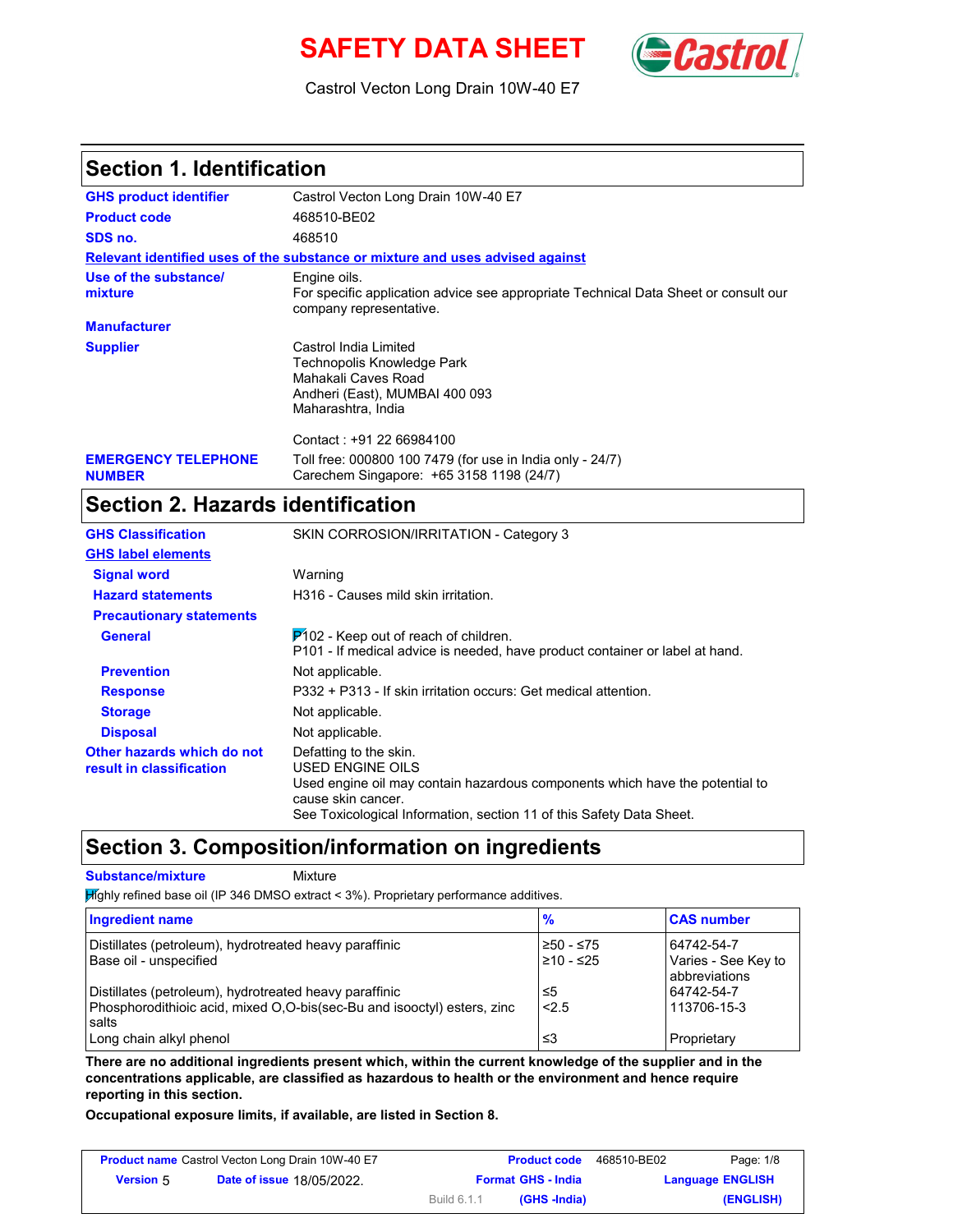## **Section 4. First aid measures**

| <b>Description of necessary first aid measures</b> |                                                                                                                                                                                                                                                                                                                                      |
|----------------------------------------------------|--------------------------------------------------------------------------------------------------------------------------------------------------------------------------------------------------------------------------------------------------------------------------------------------------------------------------------------|
| Eye contact                                        | In case of contact, immediately flush eyes with plenty of water for at least 15 minutes.<br>Eyelids should be held away from the eyeball to ensure thorough rinsing. Check for<br>and remove any contact lenses. Get medical attention.                                                                                              |
| <b>Inhalation</b>                                  | If inhaled, remove to fresh air. Get medical attention if symptoms occur.                                                                                                                                                                                                                                                            |
| <b>Skin contact</b>                                | In case of contact, immediately flush skin with plenty of water for at least 15 minutes<br>while removing contaminated clothing and shoes. Wash skin thoroughly with soap<br>and water or use recognised skin cleanser. Wash clothing before reuse. Clean<br>shoes thoroughly before reuse. Get medical attention if symptoms occur. |
| <b>Ingestion</b>                                   | Do not induce vomiting unless directed to do so by medical personnel. Never give<br>anything by mouth to an unconscious person. If unconscious, place in recovery<br>position and get medical attention immediately. Get medical attention if adverse<br>health effects persist or are severe.                                       |
| <b>Protection of first-aiders</b>                  | No action shall be taken involving any personal risk or without suitable training. It<br>may be dangerous to the person providing aid to give mouth-to-mouth resuscitation.                                                                                                                                                          |
| Most important symptoms/effects, acute and delayed |                                                                                                                                                                                                                                                                                                                                      |
|                                                    | See Section 11 for more detailed information on health effects and symptoms.                                                                                                                                                                                                                                                         |
|                                                    | Indication of immediate medical attention and special treatment needed, if necessary                                                                                                                                                                                                                                                 |

**Notes to physician Specific treatments** No specific treatment. Treatment should in general be symptomatic and directed to relieving any effects.

### **Section 5. Firefighting measures**

| <b>Extinguishing media</b>                               |                                                                                                                                                                                                   |
|----------------------------------------------------------|---------------------------------------------------------------------------------------------------------------------------------------------------------------------------------------------------|
| <b>Suitable</b>                                          | In case of fire, use foam, dry chemical or carbon dioxide extinguisher or spray.                                                                                                                  |
| <b>Not suitable</b>                                      | Do not use water jet.                                                                                                                                                                             |
| <b>Specific hazards arising</b><br>from the chemical     | In a fire or if heated, a pressure increase will occur and the container may burst.                                                                                                               |
| <b>Hazardous thermal</b><br>decomposition products       | Combustion products may include the following:<br>carbon oxides $(CO, CO2)$ (carbon monoxide, carbon dioxide)                                                                                     |
| <b>Special precautions for fire-</b><br><b>fighters</b>  | No action shall be taken involving any personal risk or without suitable training.<br>Promptly isolate the scene by removing all persons from the vicinity of the incident if<br>there is a fire. |
| <b>Special protective</b><br>equipment for fire-fighters | Fire-fighters should wear positive pressure self-contained breathing apparatus<br>(SCBA) and full turnout gear.                                                                                   |

### **Section 6. Accidental release measures**

| <b>Personal precautions, protective equipment and emergency procedures</b> |                                             |                                                                                                                                                                                                          |                                                                                                                                                                                                                                                                                                                                                                                                                                   |
|----------------------------------------------------------------------------|---------------------------------------------|----------------------------------------------------------------------------------------------------------------------------------------------------------------------------------------------------------|-----------------------------------------------------------------------------------------------------------------------------------------------------------------------------------------------------------------------------------------------------------------------------------------------------------------------------------------------------------------------------------------------------------------------------------|
| For non-emergency<br>personnel                                             |                                             |                                                                                                                                                                                                          | Contact emergency personnel. No action shall be taken involving any personal risk<br>or without suitable training. Evacuate surrounding areas. Keep unnecessary and<br>unprotected personnel from entering. Do not touch or walk through spilt material.<br>Avoid breathing vapour or mist. Provide adequate ventilation. Put on appropriate<br>personal protective equipment. Floors may be slippery; use care to avoid falling. |
| For emergency responders                                                   |                                             | and a safe system of work. Wear self-contained breathing apparatus. Wear a<br>suitable chemical protective suit. Chemical resistant boots. See also the<br>information in "For non-emergency personnel". | Entry into a confined space or poorly ventilated area contaminated with vapour, mist<br>or fume is extremely hazardous without the correct respiratory protective equipment                                                                                                                                                                                                                                                       |
| <b>Environmental precautions</b>                                           | pollution (sewers, waterways, soil or air). |                                                                                                                                                                                                          | Avoid dispersal of spilt material and runoff and contact with soil, waterways, drains<br>and sewers. Inform the relevant authorities if the product has caused environmental                                                                                                                                                                                                                                                      |
| Methods and material for containment and cleaning up                       |                                             |                                                                                                                                                                                                          |                                                                                                                                                                                                                                                                                                                                                                                                                                   |
| <b>Small spill</b>                                                         | licensed waste disposal contractor.         | Stop leak if without risk. Move containers from spill area. Absorb with an inert                                                                                                                         | material and place in an appropriate waste disposal container. Dispose of via a                                                                                                                                                                                                                                                                                                                                                   |
| <b>Large spill</b>                                                         | contractor.                                 | according to local regulations. Contaminated absorbent material may pose the<br>same hazard as the spilt product. Dispose of via a licensed waste disposal                                               | Stop leak if without risk. Move containers from spill area. Approach the release<br>from upwind. Prevent entry into sewers, water courses, basements or confined<br>areas. Contain and collect spillage with non-combustible, absorbent material e.g.<br>sand, earth, vermiculite or diatomaceous earth and place in container for disposal                                                                                       |
| <b>Product name</b> Castrol Vecton Long Drain 10W-40 E7                    |                                             | <b>Product code</b>                                                                                                                                                                                      | Page: 2/8<br>468510-BE02                                                                                                                                                                                                                                                                                                                                                                                                          |
| Version 5                                                                  | Date of issue 18/05/2022.                   | <b>Format GHS - India</b>                                                                                                                                                                                | <b>Language ENGLISH</b>                                                                                                                                                                                                                                                                                                                                                                                                           |
|                                                                            |                                             | (GHS-India)<br>Build 6.1.1                                                                                                                                                                               | (ENGLISH)                                                                                                                                                                                                                                                                                                                                                                                                                         |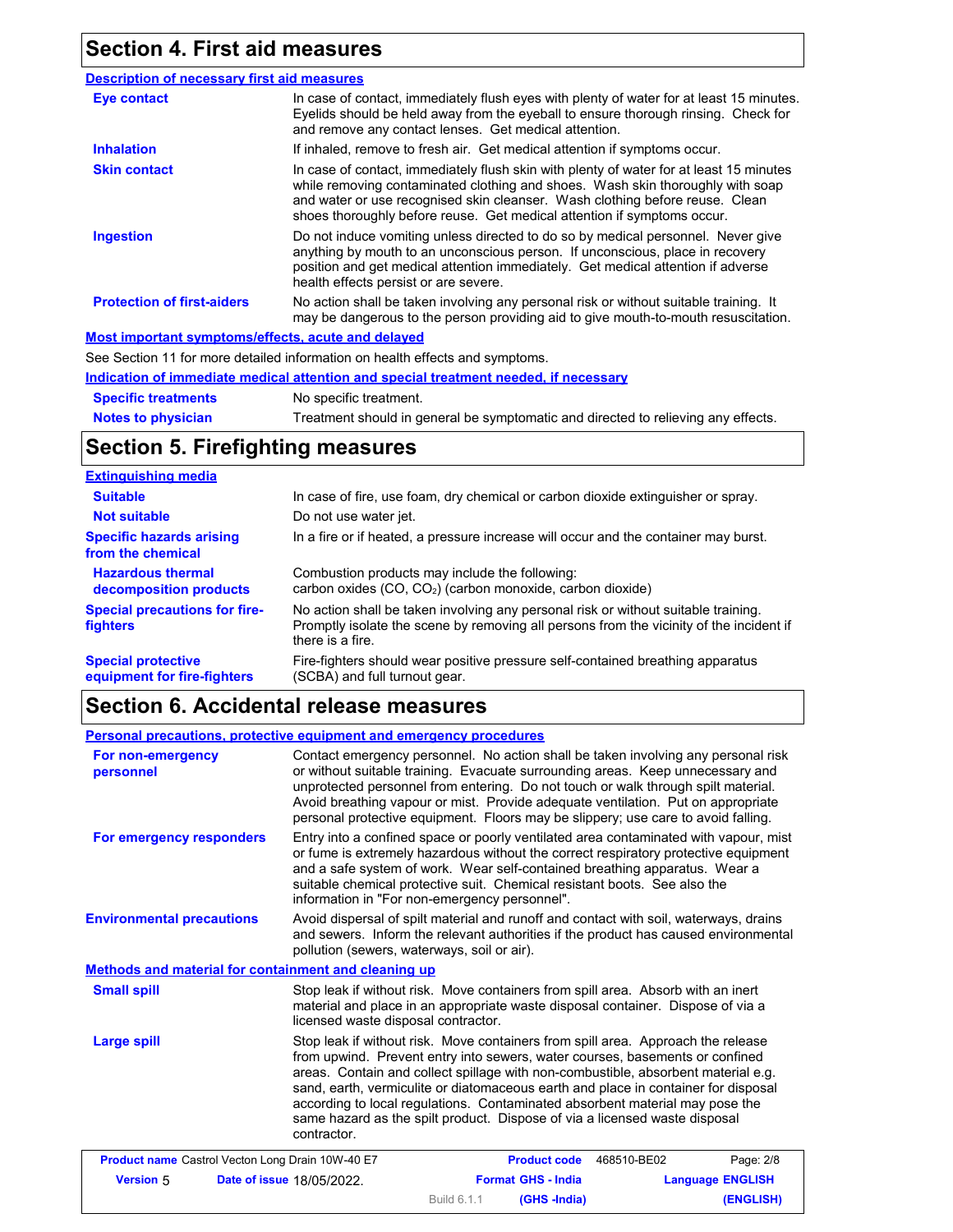## **Section 7. Handling and storage**

| Put on appropriate personal protective equipment (see Section 8). Do not ingest.<br><b>Protective measures</b><br>Avoid contact with eyes, skin and clothing. Avoid breathing vapour or mist. Keep in<br>the original container or an approved alternative made from a compatible material,<br>kept tightly closed when not in use. Empty containers retain product residue and<br>can be hazardous. Do not reuse container.<br>Eating, drinking and smoking should be prohibited in areas where this material is<br><b>Advice on general</b><br>handled, stored and processed. Wash thoroughly after handling. Remove<br>occupational hygiene<br>contaminated clothing and protective equipment before entering eating areas. See<br>also Section 8 for additional information on hygiene measures.<br><b>Conditions for safe storage</b><br>direct sunlight in a dry, cool and well-ventilated area, away from incompatible<br>materials (see Section 10) and food and drink. Keep container tightly closed and<br>sealed until ready for use. Store and use only in equipment/containers designed for<br>and kept upright to prevent leakage. Do not store in unlabelled containers. Use<br>appropriate containment to avoid environmental contamination.<br>Prolonged exposure to elevated temperature<br><b>Not suitable</b> | <b>Precautions for safe handling</b> |                                                                                                                                                                              |
|-----------------------------------------------------------------------------------------------------------------------------------------------------------------------------------------------------------------------------------------------------------------------------------------------------------------------------------------------------------------------------------------------------------------------------------------------------------------------------------------------------------------------------------------------------------------------------------------------------------------------------------------------------------------------------------------------------------------------------------------------------------------------------------------------------------------------------------------------------------------------------------------------------------------------------------------------------------------------------------------------------------------------------------------------------------------------------------------------------------------------------------------------------------------------------------------------------------------------------------------------------------------------------------------------------------------------------------|--------------------------------------|------------------------------------------------------------------------------------------------------------------------------------------------------------------------------|
|                                                                                                                                                                                                                                                                                                                                                                                                                                                                                                                                                                                                                                                                                                                                                                                                                                                                                                                                                                                                                                                                                                                                                                                                                                                                                                                                   |                                      |                                                                                                                                                                              |
|                                                                                                                                                                                                                                                                                                                                                                                                                                                                                                                                                                                                                                                                                                                                                                                                                                                                                                                                                                                                                                                                                                                                                                                                                                                                                                                                   |                                      |                                                                                                                                                                              |
|                                                                                                                                                                                                                                                                                                                                                                                                                                                                                                                                                                                                                                                                                                                                                                                                                                                                                                                                                                                                                                                                                                                                                                                                                                                                                                                                   |                                      | Store in accordance with local regulations. Store in original container protected from<br>use with this product. Containers that have been opened must be carefully resealed |
|                                                                                                                                                                                                                                                                                                                                                                                                                                                                                                                                                                                                                                                                                                                                                                                                                                                                                                                                                                                                                                                                                                                                                                                                                                                                                                                                   |                                      |                                                                                                                                                                              |

## **Section 8. Exposure controls/personal protection**

#### **Control parameters**

#### **Occupational exposure limits**

| <b>Ingredient name</b>                                 | <b>Exposure limits</b>                                                                                     |
|--------------------------------------------------------|------------------------------------------------------------------------------------------------------------|
| Distillates (petroleum), hydrotreated heavy paraffinic | <b>ACGIH TLV (United States, 1/2021).</b><br>TWA: 5 mg/m <sup>3</sup> 8 hours. Form: Inhalable<br>fraction |
| Base oil - unspecified                                 | <b>ACGIH TLV (United States, 3/2020).</b><br>TWA: 5 mg/m <sup>3</sup> 8 hours. Form: Inhalable<br>fraction |
| Distillates (petroleum), hydrotreated heavy paraffinic | <b>ACGIH TLV (United States, 1/2021).</b><br>TWA: 5 mg/m <sup>3</sup> 8 hours. Form: Inhalable<br>fraction |

Whilst specific OELs for certain components may be shown in this section, other components may be present in any mist, vapour or dust produced. Therefore, the specific OELs may not be applicable to the product as a whole and are provided for guidance only.

| <b>Recommended monitoring</b><br>procedures       | If this product contains ingredients with exposure limits, personal, workplace<br>atmosphere or biological monitoring may be required to determine the effectiveness<br>of the ventilation or other control measures and/or the necessity to use respiratory<br>protective equipment. Reference should be made to appropriate monitoring<br>standards. Reference to national guidance documents for methods for the<br>determination of hazardous substances will also be required.                                                                                                                                                                                                                                                                                                                                                                                                                                                                                                                           |
|---------------------------------------------------|---------------------------------------------------------------------------------------------------------------------------------------------------------------------------------------------------------------------------------------------------------------------------------------------------------------------------------------------------------------------------------------------------------------------------------------------------------------------------------------------------------------------------------------------------------------------------------------------------------------------------------------------------------------------------------------------------------------------------------------------------------------------------------------------------------------------------------------------------------------------------------------------------------------------------------------------------------------------------------------------------------------|
| <b>Appropriate engineering</b><br><b>controls</b> | Provide exhaust ventilation or other engineering controls to keep the relevant<br>airborne concentrations below their respective occupational exposure limits.<br>All activities involving chemicals should be assessed for their risks to health, to<br>ensure exposures are adequately controlled. Personal protective equipment should<br>only be considered after other forms of control measures (e.g. engineering controls)<br>have been suitably evaluated. Personal protective equipment should conform to<br>appropriate standards, be suitable for use, be kept in good condition and properly<br>maintained.<br>Your supplier of personal protective equipment should be consulted for advice on<br>selection and appropriate standards. For further information contact your national<br>organisation for standards.<br>The final choice of protective equipment will depend upon a risk assessment. It is<br>important to ensure that all items of personal protective equipment are compatible. |
| <b>Environmental exposure</b><br><b>controls</b>  | Emissions from ventilation or work process equipment should be checked to ensure<br>they comply with the requirements of environmental protection legislation. In some<br>cases, fume scrubbers, filters or engineering modifications to the process equipment<br>will be necessary to reduce emissions to acceptable levels.                                                                                                                                                                                                                                                                                                                                                                                                                                                                                                                                                                                                                                                                                 |

#### **Individual protection measures**

| Page: 3/8               | 468510-BE02 | <b>Product code</b>       |             | <b>Product name</b> Castrol Vecton Long Drain 10W-40 E7 |                  |
|-------------------------|-------------|---------------------------|-------------|---------------------------------------------------------|------------------|
| <b>Language ENGLISH</b> |             | <b>Format GHS - India</b> |             | <b>Date of issue 18/05/2022.</b>                        | <b>Version 5</b> |
| (ENGLISH)               |             | (GHS -India)              | Build 6.1.1 |                                                         |                  |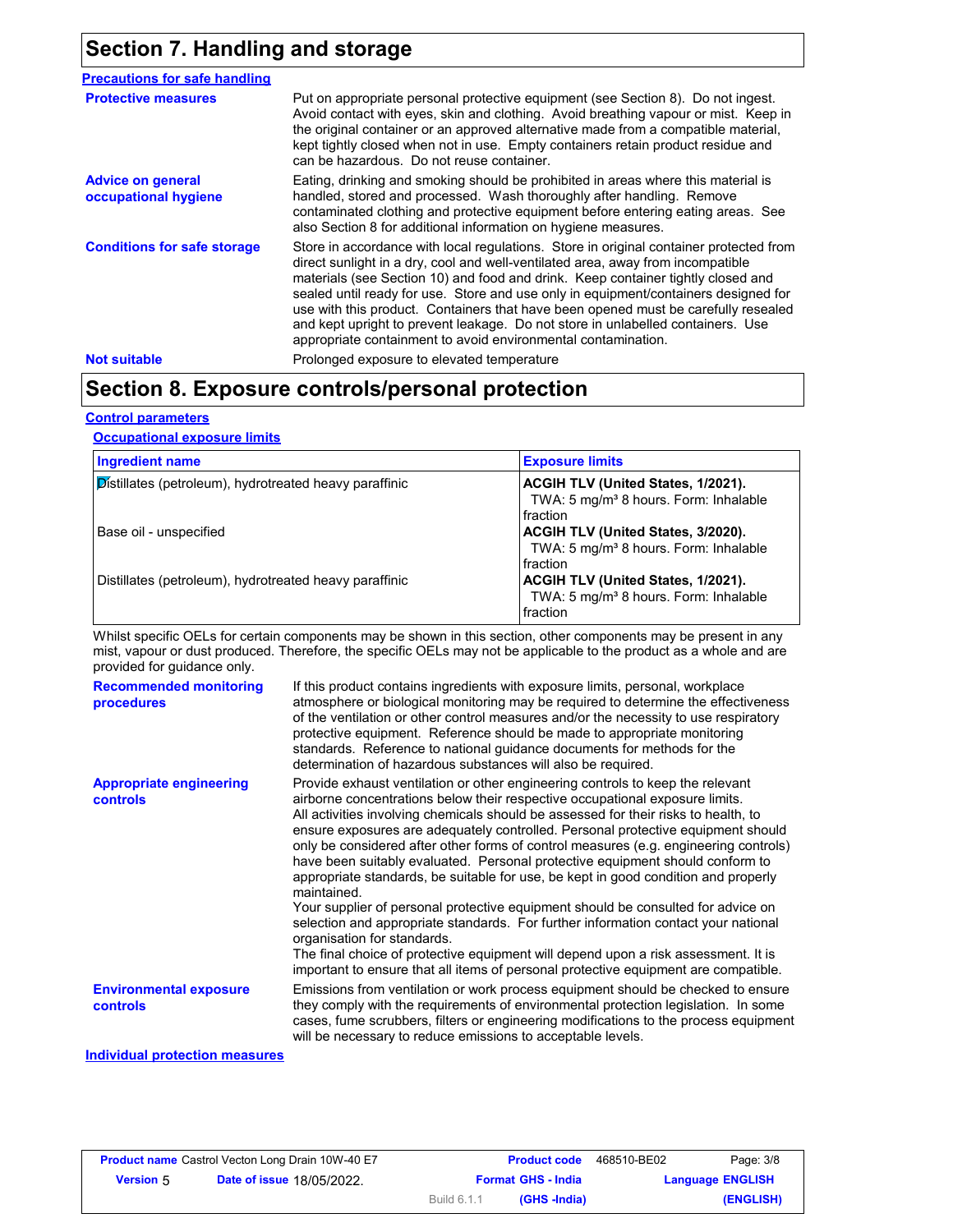#### **Section 8. Exposure controls/personal protection**

| <b>Hygiene measures</b>       | Wash hands, forearms and face thoroughly after handling chemical products, before<br>eating, smoking and using the lavatory and at the end of the working period.<br>Appropriate techniques should be used to remove potentially contaminated clothing.<br>Wash contaminated clothing before reusing. Ensure that eyewash stations and<br>safety showers are close to the workstation location.                                                                                                                                                                                                                                                                                                                                                                                                 |
|-------------------------------|-------------------------------------------------------------------------------------------------------------------------------------------------------------------------------------------------------------------------------------------------------------------------------------------------------------------------------------------------------------------------------------------------------------------------------------------------------------------------------------------------------------------------------------------------------------------------------------------------------------------------------------------------------------------------------------------------------------------------------------------------------------------------------------------------|
| <b>Eye protection</b>         | Safety glasses with side shields.                                                                                                                                                                                                                                                                                                                                                                                                                                                                                                                                                                                                                                                                                                                                                               |
| <b>Skin protection</b>        |                                                                                                                                                                                                                                                                                                                                                                                                                                                                                                                                                                                                                                                                                                                                                                                                 |
| <b>Hand protection</b>        | Wear protective gloves if prolonged or repeated contact is likely. Wear chemical<br>resistant gloves. Recommended: Nitrile gloves. The correct choice of protective<br>gloves depends upon the chemicals being handled, the conditions of work and use,<br>and the condition of the gloves (even the best chemically resistant glove will break<br>down after repeated chemical exposures). Most gloves provide only a short time of<br>protection before they must be discarded and replaced. Because specific work<br>environments and material handling practices vary, safety procedures should be<br>developed for each intended application. Gloves should therefore be chosen in<br>consultation with the supplier/manufacturer and with a full assessment of the<br>working conditions. |
| <b>Skin protection</b>        | Use of protective clothing is good industrial practice.<br>Personal protective equipment for the body should be selected based on the task<br>being performed and the risks involved and should be approved by a specialist<br>before handling this product.<br>Cotton or polyester/cotton overalls will only provide protection against light<br>superficial contamination that will not soak through to the skin. Overalls should be<br>laundered on a regular basis. When the risk of skin exposure is high (e.g. when<br>cleaning up spillages or if there is a risk of splashing) then chemical resistant aprons<br>and/or impervious chemical suits and boots will be required.                                                                                                           |
| <b>Other skin protection</b>  | Appropriate footwear and any additional skin protection measures should be<br>selected based on the task being performed and the risks involved and should be<br>approved by a specialist before handling this product.                                                                                                                                                                                                                                                                                                                                                                                                                                                                                                                                                                         |
| <b>Respiratory protection</b> | In case of insufficient ventilation, wear suitable respiratory equipment.<br>The correct choice of respiratory protection depends upon the chemicals being<br>handled, the conditions of work and use, and the condition of the respiratory<br>equipment. Safety procedures should be developed for each intended application.<br>Respiratory protection equipment should therefore be chosen in consultation with<br>the supplier/manufacturer and with a full assessment of the working conditions.                                                                                                                                                                                                                                                                                           |

## **Section 9. Physical and chemical properties**

The conditions of measurement of all properties are at standard temperature and pressure unless otherwise indicated.

#### **Appearance**

| <b>Physical state</b>                                             | Liquid.                                        |
|-------------------------------------------------------------------|------------------------------------------------|
| <b>Colour</b>                                                     | Amber. [Light]                                 |
| <b>Odour</b>                                                      | Not available.                                 |
| <b>Odour threshold</b>                                            | Not available.                                 |
| рH                                                                | Mot applicable.                                |
| <b>Melting point/freezing point</b>                               | Not available.                                 |
| <b>Boiling point, initial boiling</b><br>point, and boiling range | Not available.                                 |
| <b>Drop Point</b>                                                 | Not available.                                 |
| <b>Pour point</b>                                                 | -42 °C                                         |
| <b>Flash point</b>                                                | Closed cup: $210^{\circ}$ C (410 $^{\circ}$ F) |
| <b>Evaporation rate</b>                                           | Not available.                                 |
| <b>Flammability</b>                                               | Not applicable. Based on - Physical state      |
| Lower and upper explosion<br>limit/flammability limit             | Not available.                                 |
| <b>Vapour pressure</b>                                            |                                                |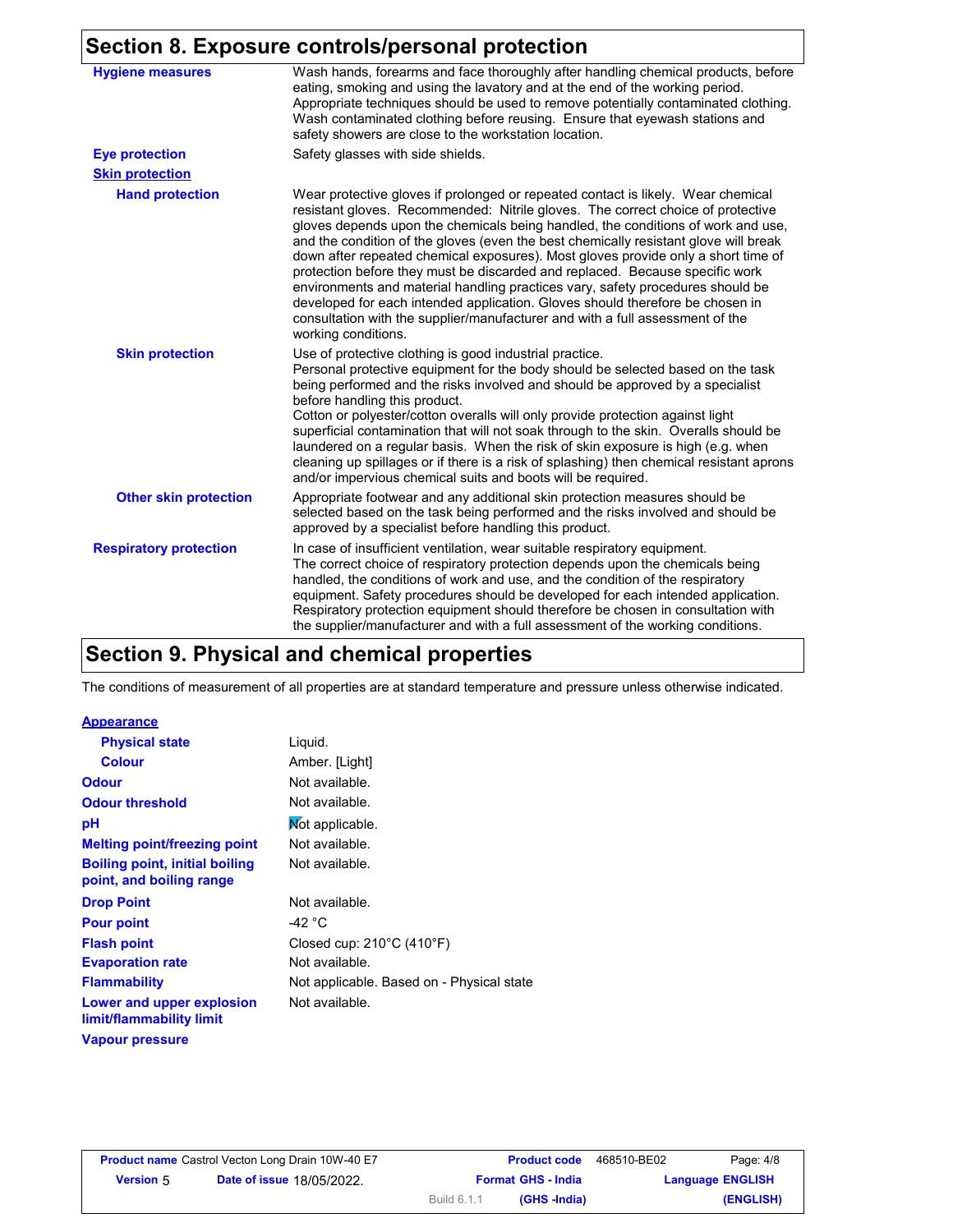### **Section 9. Physical and chemical properties**

|                                                   | <b>Ingredient name</b>                                                                                                                      | Vapour Pressure at 20°C |         |                    | Vapour pressure at 50°C |     |               |
|---------------------------------------------------|---------------------------------------------------------------------------------------------------------------------------------------------|-------------------------|---------|--------------------|-------------------------|-----|---------------|
|                                                   |                                                                                                                                             | $mm Hg$ kPa             |         | <b>Method</b>      | mm<br>Hg                | kPa | <b>Method</b> |
|                                                   | Distillates (petroleum),<br>hydrotreated heavy<br>paraffinic                                                                                | < 0.08                  | < 0.011 | <b>ASTM D 5191</b> |                         |     |               |
|                                                   | Distillates (petroleum),<br>hydrotreated heavy<br>paraffinic                                                                                | < 0.08                  | < 0.011 | <b>ASTM D 5191</b> |                         |     |               |
| <b>Relative vapour density</b>                    | Not available.                                                                                                                              |                         |         |                    |                         |     |               |
| <b>Relative density</b>                           | Not available.                                                                                                                              |                         |         |                    |                         |     |               |
| <b>Density</b>                                    | $<$ 1000 kg/m <sup>3</sup> (<1 g/cm <sup>3</sup> ) at 15 <sup>°</sup> C                                                                     |                         |         |                    |                         |     |               |
| <b>Solubility</b>                                 | insoluble in water.                                                                                                                         |                         |         |                    |                         |     |               |
| <b>Partition coefficient: n-</b><br>octanol/water | Mot applicable.                                                                                                                             |                         |         |                    |                         |     |               |
| <b>Auto-ignition temperature</b>                  | Not available.                                                                                                                              |                         |         |                    |                         |     |               |
| <b>Decomposition temperature</b>                  | Not available.                                                                                                                              |                         |         |                    |                         |     |               |
| <b>Viscosity</b>                                  | Kinematic: 86.3 mm <sup>2</sup> /s (86.3 cSt) at 40 $^{\circ}$ C<br>Kinematic: 12.5 to 16.3 mm <sup>2</sup> /s (12.5 to 16.3 cSt) at 100 °C |                         |         |                    |                         |     |               |
| <b>Particle characteristics</b>                   |                                                                                                                                             |                         |         |                    |                         |     |               |
| <b>Median particle size</b>                       | Mot applicable.                                                                                                                             |                         |         |                    |                         |     |               |

## **Section 10. Stability and reactivity**

| <b>Reactivity</b>                            | No specific test data available for this product. Refer to Conditions to avoid and<br>Incompatible materials for additional information.                                |
|----------------------------------------------|-------------------------------------------------------------------------------------------------------------------------------------------------------------------------|
| <b>Chemical stability</b>                    | The product is stable.                                                                                                                                                  |
| <b>Possibility of hazardous</b><br>reactions | Under normal conditions of storage and use, hazardous reactions will not occur.<br>Under normal conditions of storage and use, hazardous polymerisation will not occur. |
| <b>Conditions to avoid</b>                   | Avoid all possible sources of ignition (spark or flame).                                                                                                                |
| Incompatible materials                       | Reactive or incompatible with the following materials: oxidising materials.                                                                                             |
| <b>Hazardous decomposition</b><br>products   | Under normal conditions of storage and use, hazardous decomposition products<br>should not be produced.                                                                 |

## **Section 11. Toxicological information**

#### **Information on toxicological effects**

| Specific target organ toxicity (repeated exposure)                           |                                                                                                     |                           |                                       |                         |
|------------------------------------------------------------------------------|-----------------------------------------------------------------------------------------------------|---------------------------|---------------------------------------|-------------------------|
| <b>Name</b>                                                                  |                                                                                                     | <b>Category</b>           | <b>Route of</b><br>exposure           | <b>Target organs</b>    |
| Long chain alkyl phenol                                                      |                                                                                                     | Category 2                |                                       |                         |
| <b>Aspiration hazard</b>                                                     |                                                                                                     |                           |                                       |                         |
| <b>Name</b>                                                                  |                                                                                                     |                           | <b>Result</b>                         |                         |
| Distillates (petroleum), hydrotreated heavy paraffinic                       |                                                                                                     |                           | <b>ASPIRATION HAZARD - Category 1</b> |                         |
| <b>Information on likely routes</b><br>of exposure                           | Routes of entry anticipated: Dermal, Inhalation.                                                    |                           |                                       |                         |
| <b>Potential acute health effects</b>                                        |                                                                                                     |                           |                                       |                         |
| <b>Eye contact</b>                                                           | No known significant effects or critical hazards.                                                   |                           |                                       |                         |
| <b>Inhalation</b>                                                            | Vapour inhalation under ambient conditions is not normally a problem due to low<br>vapour pressure. |                           |                                       |                         |
| <b>Skin contact</b>                                                          | Causes mild skin irritation. Defatting to the skin.                                                 |                           |                                       |                         |
| <b>Ingestion</b>                                                             | Irritating to mouth, throat and stomach.                                                            |                           |                                       |                         |
| Symptoms related to the physical, chemical and toxicological characteristics |                                                                                                     |                           |                                       |                         |
| Eye contact                                                                  | Adverse symptoms may include the following:<br>pain or irritation<br>watering<br>redness            |                           |                                       |                         |
| <b>Inhalation</b>                                                            | No specific data.                                                                                   |                           |                                       |                         |
| Product name Castrol Vecton Long Drain 10W-40 E7                             |                                                                                                     |                           | <b>Product code</b><br>468510-BE02    | Page: 5/8               |
| <b>Version 5</b>                                                             | Date of issue 18/05/2022.                                                                           | <b>Format GHS - India</b> |                                       | <b>Language ENGLISH</b> |
|                                                                              |                                                                                                     | Build 6.1.1               | (GHS-India)                           | (ENGLISH)               |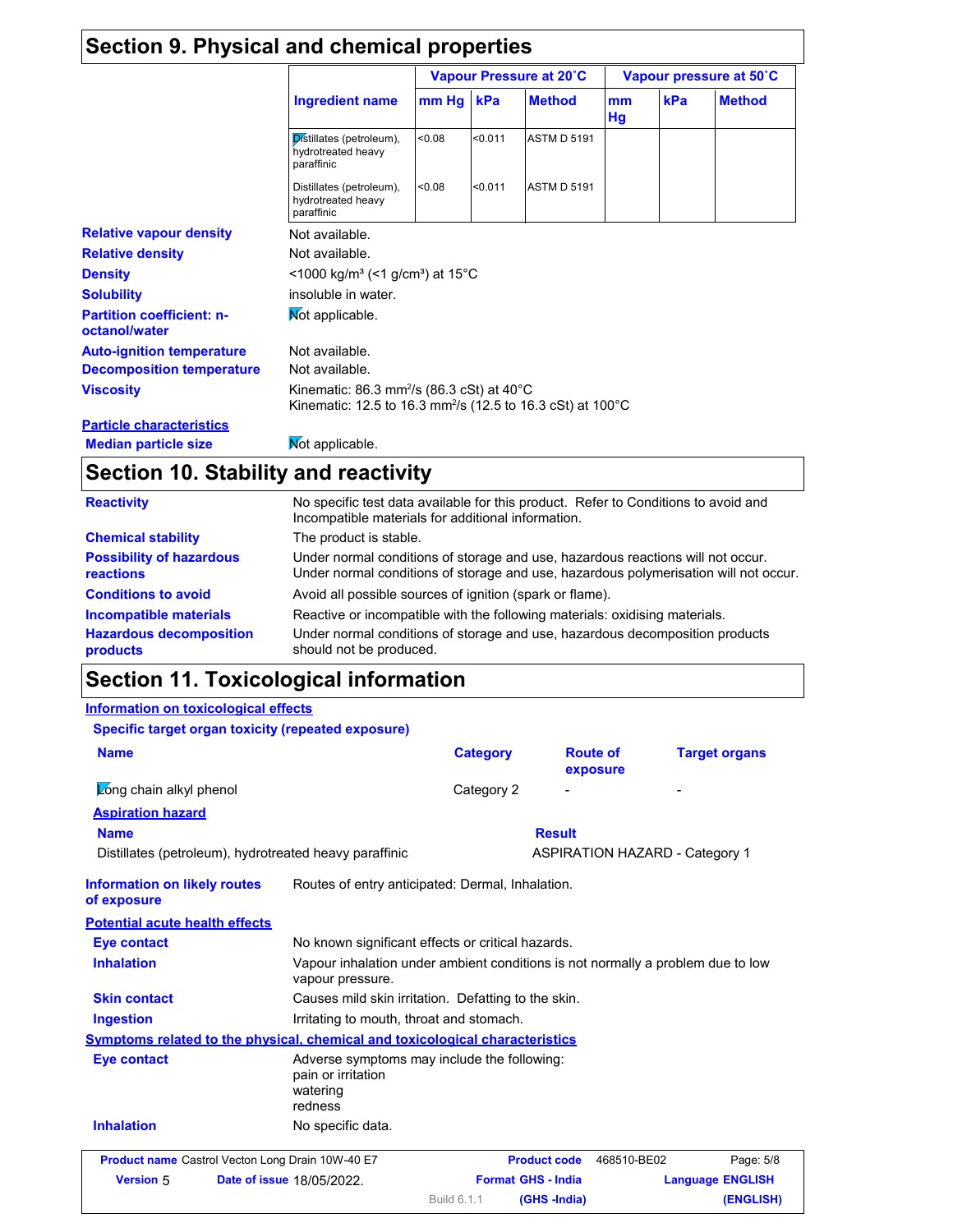### **Section 11. Toxicological information**

| <b>Skin contact</b>                     | Adverse symptoms may include the following:<br>irritation                                                                                                                                                                                                                                                                                                                                                          |
|-----------------------------------------|--------------------------------------------------------------------------------------------------------------------------------------------------------------------------------------------------------------------------------------------------------------------------------------------------------------------------------------------------------------------------------------------------------------------|
|                                         | redness                                                                                                                                                                                                                                                                                                                                                                                                            |
|                                         | dryness                                                                                                                                                                                                                                                                                                                                                                                                            |
|                                         | cracking                                                                                                                                                                                                                                                                                                                                                                                                           |
| <b>Ingestion</b>                        | No specific data.                                                                                                                                                                                                                                                                                                                                                                                                  |
|                                         | Delayed and immediate effects as well as chronic effects from short and long-term exposure                                                                                                                                                                                                                                                                                                                         |
| <b>Inhalation</b>                       | Overexposure to the inhalation of airborne droplets or aerosols may cause irritation<br>of the respiratory tract.                                                                                                                                                                                                                                                                                                  |
| <b>Potential chronic health effects</b> |                                                                                                                                                                                                                                                                                                                                                                                                                    |
| <b>General</b>                          | <b>USED ENGINE OILS</b><br>Combustion products resulting from the operation of internal combustion engines<br>contaminate engine oils during use. Used engine oil may contain hazardous<br>components which have the potential to cause skin cancer. Frequent or prolonged<br>contact with all types and makes of used engine oil must therefore be avoided and a<br>high standard of personal hygiene maintained. |
| <b>Carcinogenicity</b>                  | No known significant effects or critical hazards.                                                                                                                                                                                                                                                                                                                                                                  |
| <b>Mutagenicity</b>                     | No known significant effects or critical hazards.                                                                                                                                                                                                                                                                                                                                                                  |
| <b>Teratogenicity</b>                   | No known significant effects or critical hazards.                                                                                                                                                                                                                                                                                                                                                                  |
| <b>Developmental effects</b>            | No known significant effects or critical hazards.                                                                                                                                                                                                                                                                                                                                                                  |
| <b>Fertility effects</b>                | No known significant effects or critical hazards.                                                                                                                                                                                                                                                                                                                                                                  |
| <b>Numerical measures of toxicity</b>   |                                                                                                                                                                                                                                                                                                                                                                                                                    |
| <b>Acute toxicity estimates</b>         |                                                                                                                                                                                                                                                                                                                                                                                                                    |
| <b>Route</b>                            | <b>ATE value</b>                                                                                                                                                                                                                                                                                                                                                                                                   |
| Øral                                    | 90377.61 mg/kg                                                                                                                                                                                                                                                                                                                                                                                                     |
|                                         |                                                                                                                                                                                                                                                                                                                                                                                                                    |

### **Section 12. Ecological information**

| <b>Environmental effects</b>            | No known significant effects or critical hazards.                                                                         |
|-----------------------------------------|---------------------------------------------------------------------------------------------------------------------------|
| <b>Persistence and</b><br>degradability |                                                                                                                           |
| Partially biodegradable.                |                                                                                                                           |
| <b>Bioaccumulative potential</b>        |                                                                                                                           |
|                                         | This product is not expected to bioaccumulate through food chains in the environment.                                     |
| <b>Mobility</b>                         | Spillages may penetrate the soil causing ground water contamination.                                                      |
| <b>Other adverse effects</b>            | No known significant effects or critical hazards.                                                                         |
| <b>Other ecological information</b>     | Spills may form a film on water surfaces causing physical damage to organisms.<br>Oxygen transfer could also be impaired. |

#### **Section 13. Disposal considerations**

**Disposal methods** The generation of waste should be avoided or minimised wherever possible. Significant quantities of waste product residues should not be disposed of via the foul sewer but processed in a suitable effluent treatment plant. Dispose of surplus and non-recyclable products via a licensed waste disposal contractor. Disposal of this product, solutions and any by-products should at all times comply with the requirements of environmental protection and waste disposal legislation and any regional local authority requirements. Waste packaging should be recycled. Incineration or landfill should only be considered when recycling is not feasible. This material and its container must be disposed of in a safe way. Care should be taken when handling emptied containers that have not been cleaned or rinsed out. Empty containers or liners may retain some product residues. Avoid dispersal of spilt material and runoff and contact with soil, waterways, drains and sewers.

#### **Section 14. Transport information**

| Page: 6/8               | 468510-BE02 | <b>Product code</b>       |             | <b>Product name</b> Castrol Vecton Long Drain 10W-40 E7 |                  |
|-------------------------|-------------|---------------------------|-------------|---------------------------------------------------------|------------------|
| <b>Language ENGLISH</b> |             | <b>Format GHS - India</b> |             | <b>Date of issue 18/05/2022.</b>                        | <b>Version</b> 5 |
| (ENGLISH)               |             | (GHS -India)              | Build 6.1.1 |                                                         |                  |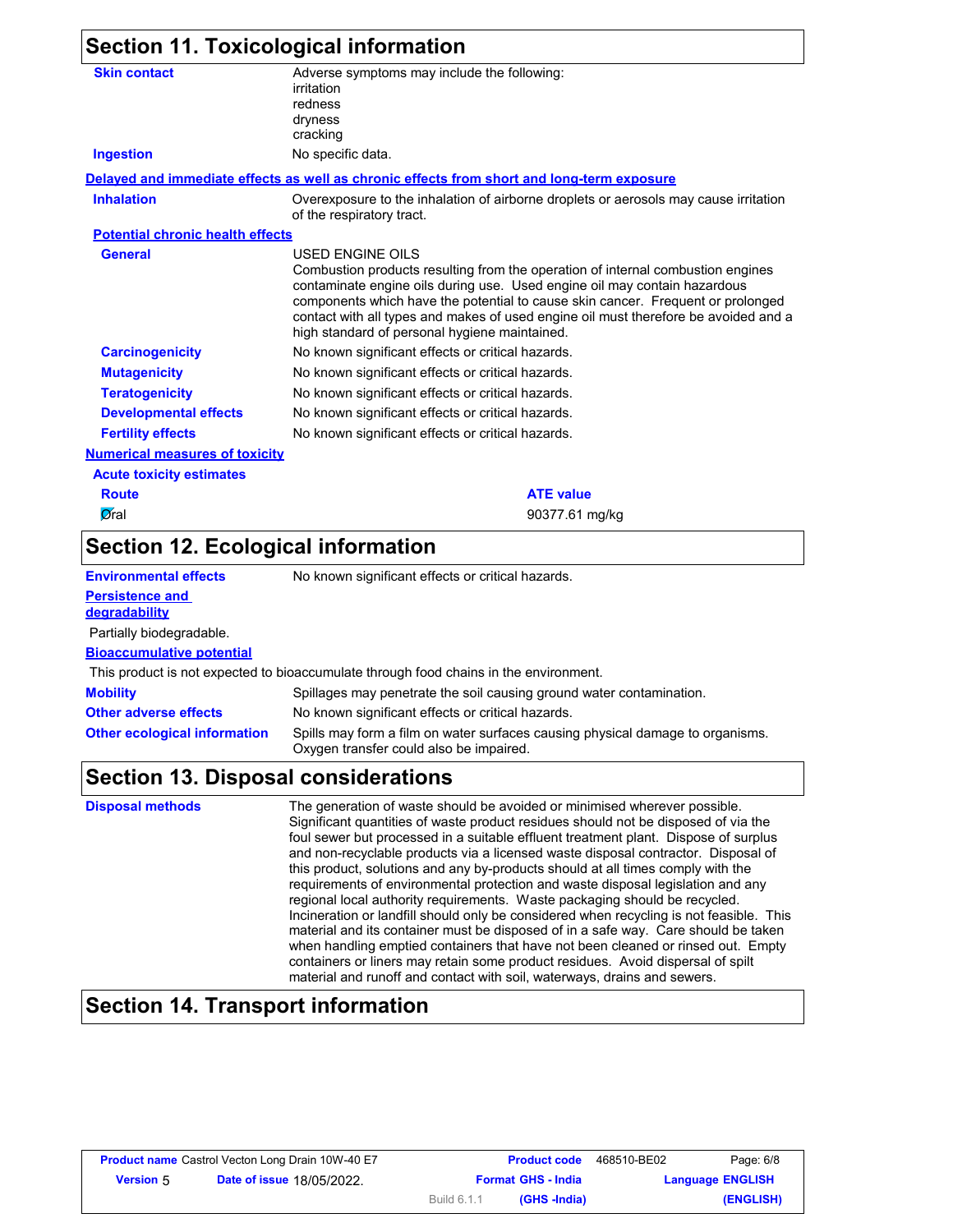| <b>Section 14. Transport information</b> |  |
|------------------------------------------|--|
|------------------------------------------|--|

|                                      | <b>IMDG</b>    | <b>IATA</b>    |  |
|--------------------------------------|----------------|----------------|--|
| <b>UN number</b>                     | Not regulated. | Not regulated. |  |
| <b>UN proper</b><br>shipping name    |                | -              |  |
| <b>Transport hazard</b><br>class(es) |                |                |  |
| <b>Packing group</b>                 | ٠              |                |  |
| <b>Environmental</b><br>hazards      | No.            | No.            |  |
| <b>Additional</b><br>information     |                | -              |  |

**Special precautions for user** Not available.

**Transport in bulk according to IMO instruments** Not available.

# **Section 15. Regulatory information**

| <b>Regulation according to other foreign laws</b>               |                                                                                                                                |
|-----------------------------------------------------------------|--------------------------------------------------------------------------------------------------------------------------------|
| <b>REACH Status</b>                                             | The company, as identified in Section 1, sells this product in the EU in compliance with the<br>current requirements of REACH. |
| <b>Australia inventory (AIIC)</b>                               | At least one component is not listed.                                                                                          |
| <b>Canada inventory status</b>                                  | At least one component is not listed.                                                                                          |
| <b>China inventory (IECSC)</b>                                  | At least one component is not listed.                                                                                          |
| <b>Japan inventory (CSCL)</b>                                   | At least one component is not listed.                                                                                          |
| <b>Korea inventory (KECI)</b>                                   | All components are listed or exempted.                                                                                         |
| <b>Philippines inventory</b><br>(PICCS)                         | At least one component is not listed.                                                                                          |
| <b>Taiwan Chemical</b><br><b>Substances Inventory</b><br>(TCSI) | All components are listed or exempted.                                                                                         |
| <b>United States inventory</b><br>(TSCA 8b)                     | At least one component is not listed.                                                                                          |

## **Section 16. Other information**

|  |  | <b>History</b> |  |
|--|--|----------------|--|
|--|--|----------------|--|

18/05/2022.

| Date of issue/Date of<br>revision | 18/05/2022.                                                                                                                                                                                                                                                                                                                                                                                                                                                                                                                                                                                                                                                                                                                                                                                                                                                                                                                                                          |
|-----------------------------------|----------------------------------------------------------------------------------------------------------------------------------------------------------------------------------------------------------------------------------------------------------------------------------------------------------------------------------------------------------------------------------------------------------------------------------------------------------------------------------------------------------------------------------------------------------------------------------------------------------------------------------------------------------------------------------------------------------------------------------------------------------------------------------------------------------------------------------------------------------------------------------------------------------------------------------------------------------------------|
| Date of previous issue            | 13/10/2020.                                                                                                                                                                                                                                                                                                                                                                                                                                                                                                                                                                                                                                                                                                                                                                                                                                                                                                                                                          |
| <b>Prepared by</b>                | <b>Product Stewardship</b>                                                                                                                                                                                                                                                                                                                                                                                                                                                                                                                                                                                                                                                                                                                                                                                                                                                                                                                                           |
| <b>Key to abbreviations</b>       | ACGIH = American Conference of Industrial Hygienists<br>CAS Number = Chemical Abstracts Service Registry Number<br>GHS = Globally Harmonized System of Classification and Labelling of Chemicals<br>IATA = International Air Transport Association<br><b>IMDG</b> = International Maritime Dangerous Goods<br>OEL = Occupational Exposure Limit<br>REACH = Registration, Evaluation, Authorisation and Restriction of Chemicals<br>Regulation [Regulation (EC) No. 1907/2006]<br>SDS = Safety Data Sheet<br>STEL = Short term exposure limit<br>TWA = Time weighted average<br>UN Number = United Nations Number, a four digit number assigned by the United<br>Nations Committee of Experts on the Transport of Dangerous Goods.<br>Varies = may contain one or more of the following 64741-88-4, 64741-89-5,<br>64741-95-3, 64741-96-4, 64742-01-4, 64742-44-5, 64742-45-6, 64742-52-5,<br>64742-53-6, 64742-54-7, 64742-55-8, 64742-56-9, 64742-57-0, 64742-58-1, |

| Page: 7/8               | 468510-BE02 | <b>Product code</b>       |             | <b>Product name</b> Castrol Vecton Long Drain 10W-40 E7 |                  |
|-------------------------|-------------|---------------------------|-------------|---------------------------------------------------------|------------------|
| <b>Language ENGLISH</b> |             | <b>Format GHS - India</b> |             | <b>Date of issue 18/05/2022.</b>                        | <b>Version 5</b> |
| (ENGLISH)               |             | (GHS -India)              | Build 6.1.1 |                                                         |                  |